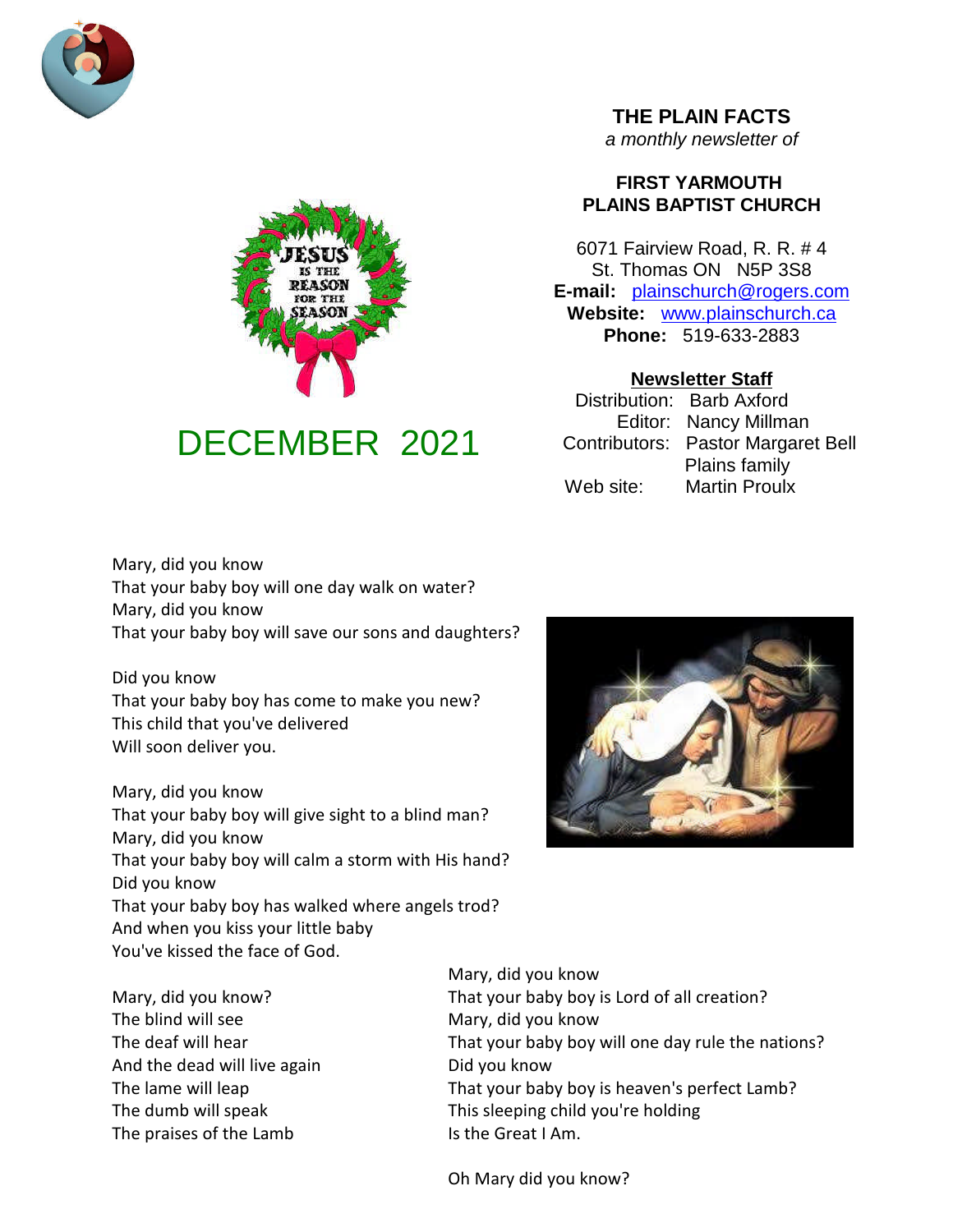

### **PRAYER CONCERNS**

*To protect the privacy concerns of our families, friends, neighbours and church family, it is requested that before names are submitted to the Pastor for prayer, or are put on the Plain Facts prayer list, permission be sought and granted from the individuals to be named, or from family members who have been given express permission to speak on their behalf.*

Family of Rae Axford Jenny and family Family of Larry Mizon John & Sherri Doner Deanna **Jill & Gerry Coull** Family of Hugh Lessard Paula Welter Cherie Doyon Marlene Smith Shirley Griffin Family of Larry Wilcox Rose Sharon Axford Linda Hepburn Karl Crocker Don & Penny Sawyer Elsie Walker's niece Toots Gillard **Rev. Brian Sherry** Doug Sawyer **Ellen's sister Ann in New Zealand** Family of Peter Sloman

Philippians 1: 3-11 Luke2: 1-20

**Sunday Scripture Readings Dec 05-Advent 2 Dec 12-Advent 3-JOY Dec 19-Advent 4** Luke 3: 1-6 Philippians 4: 4-7 Luke 1: 47-55 Malachi 3: 1-4 Luke 1: 39-45, (46-55) Psalm 80: 1-7

Ephesians 1: 3-14 John1:1 1-8

**Jan 02**- **Christmas 2/Epiphany**



#### **In Sympathy**

We extend our sympathy to Kristina Mizon and the family of Larry Mizon of Sparta, who passed away on November 1, 2021 at the age of 73. Larry was brother-in-law to Steve and Jo-Anne Pettit, and father of Andrew.

The Plains Family extends our sympathy to Mary Smoke, Cherie and Phil Doyon and families at the passing of Mary's dear brother Larry Wilcox on November 8, 2021. Larry had recently moved back to St. Thomas from NL. He was 78 years. He was well known in the St. Thomas community for many years as "Skippy the Clown." He will be dearly missed. The state of the state of the state of the state of the Pastor Margaret Bell

The Plains family extends our sympathy to Jeff (London) Terry (N.Z.) at the passing of a dear father, Rae Axford on November 29 2021 in his 89th year. Rae was the son of the late Israel Axford and has resided in Dutton for the last few years. He and his late wife, Joyce were frequent attenders of our church suppers and interested in our ministry here. Rae was a gentle man and he will be missed by his Axford kin and everyone who knew him. **Pastor Margaret Bell** who knew him.

The Plains family extends our heart-felt love and prayers to Wendy Lessard, Tyler & Chrissy, Lee, Paulo, Tazia, Dax, and Peyton Lessard at the passing of a loving husband, father and grandfather. Hugh got his wish to die peacefully in his bed at home on November 29. Hugh will be dearly missed by all his car club friends and dear family! Hugh struggled with health issues for several years and had many miraculous recoveries. He was frequently compared to a cat with its nine lives. Hugh was a long-time member of the Plains Church. He will be missed. **Plains Church.** He will be missed.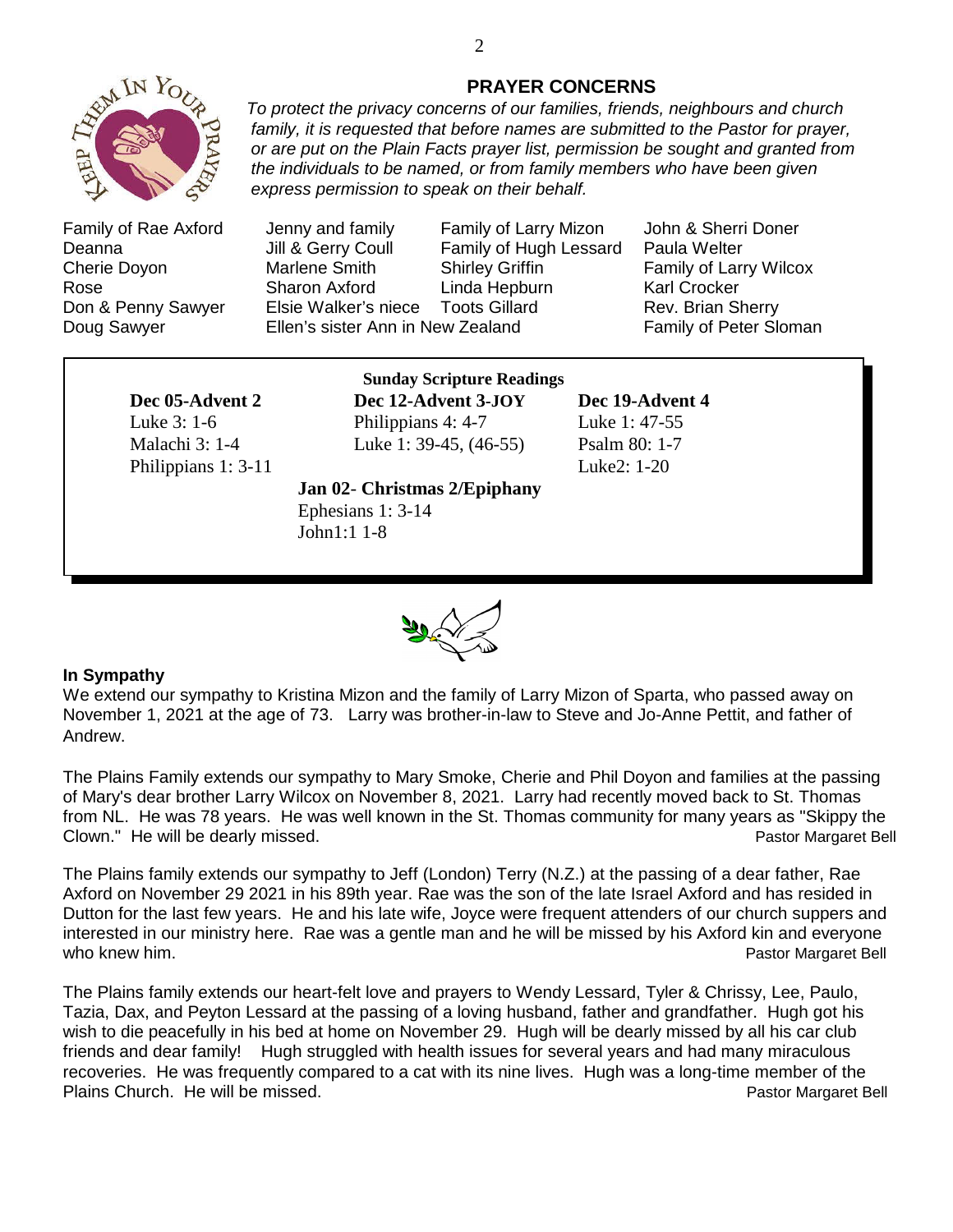#### **EVENTS FOR DECEMBER 2021**

|                           |             | Dec 05 Sun 10:00 A.M. Sunday Service - Communion Sunday - Advent 2                               |
|---------------------------|-------------|--------------------------------------------------------------------------------------------------|
| Dec 12 Sun<br>Dec 14 Tues |             | 10:00 A.M. Sunday Service - Advent 3<br>12:00 noon Ladies Aid Catered lunch in Oak Hall          |
| Dec 19 Sun                | 10:00 A.M.  | <b>Sunday Service - Advent 4</b>                                                                 |
| Dec 24 Fri                | $7:00$ P.M. | <b>Christmas Eve Service of Lessons and Carols.</b><br>All who are double vaccinated may attend. |
| Dec 25 Sat                |             | <b>MERRY CHRISTMAS</b>                                                                           |
| Dec 26 Sun                |             | <b>Boxing Day - NO Worship Service</b>                                                           |
| Jan 0 2 Sun               | 10:00 A.M.  | <b>Sunday Service - Sunday before Epiphany/Communion Sunday</b>                                  |



# **HER NEW ADDRESS**:

Hazel Brekelmans: 2102 Jumping Pound Common, Cochran , ALBERTA, T4C 2 L1

How did Scrooge win the football game? The ghost of Christmas passed!

What do you call a bunch of chess players bragging about their games in a hotel lobby? Chess nuts boasting in an open foyer!

3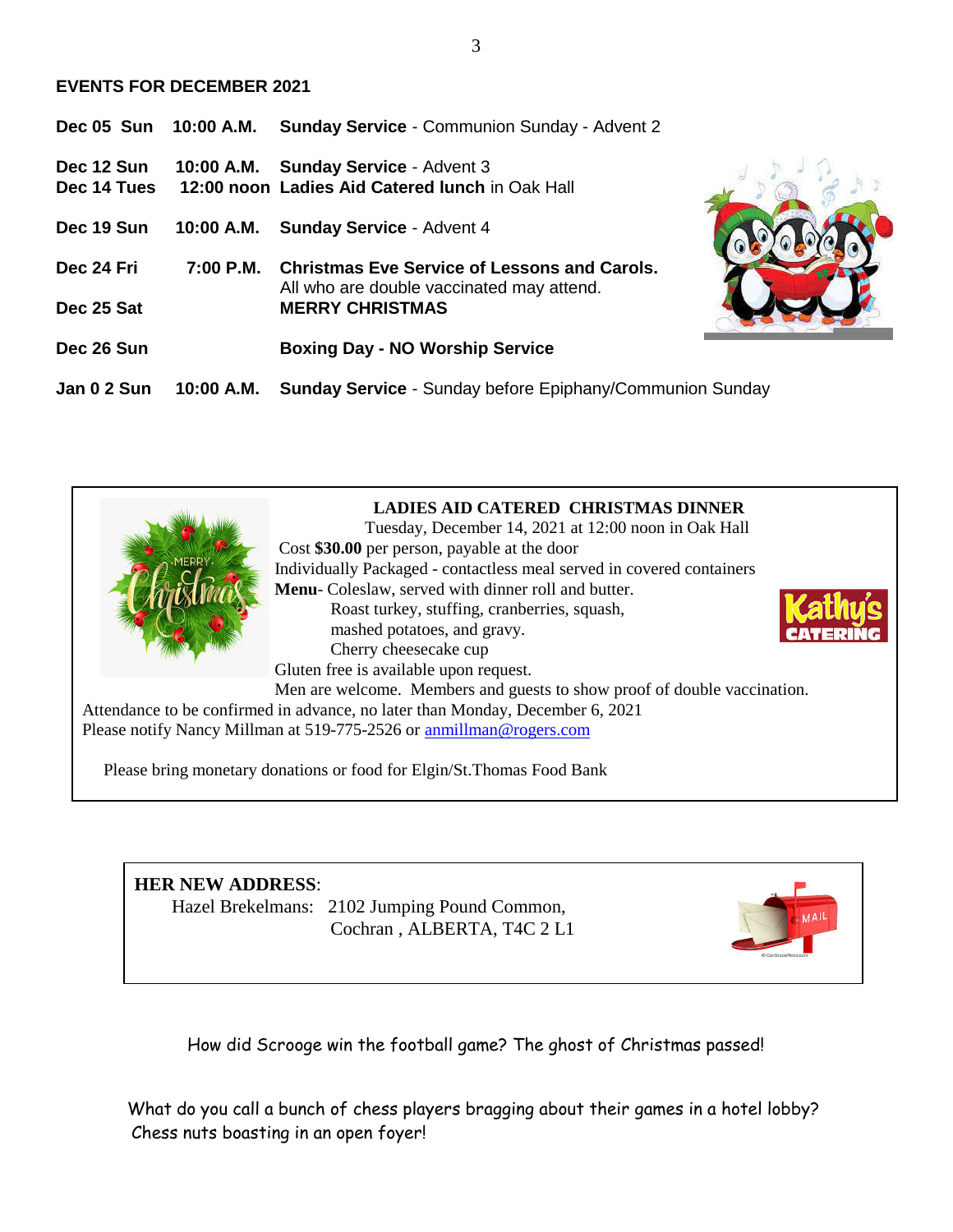

Photo by Margie Bell On November 6, 2021 Margie Bell celebrated her 65<sup>th</sup> birthday. Her front yard was decorated for the occasion!





Photo by Margie Bell

Repair work is being done on the damaged canopy over the front door of the church. Workers are Gary Higgs, Dan Dale and Charlie Rewbotham.

On Sunday morning, during the November 07 service, Pastor Margaret Bell was presented with balloons, flowers and a birthday cake, by Deacon Chair Betty Rewbotham on behalf of the Deacons and the congregation.



#### Dear Friends:

**Thank you** for joining together to mark another life milestone! For half of my 65 years, you have laughed, cheered, shared meals, raised balloons and in many other ways encouraged me as a woman, a child of God, and as your Pastor-Friend. I am grateful for YOU and for ALL that you do to bless my life and the ministry that we share. YOU ARE MY TRUE GIFTS. With Love, Pastor Margie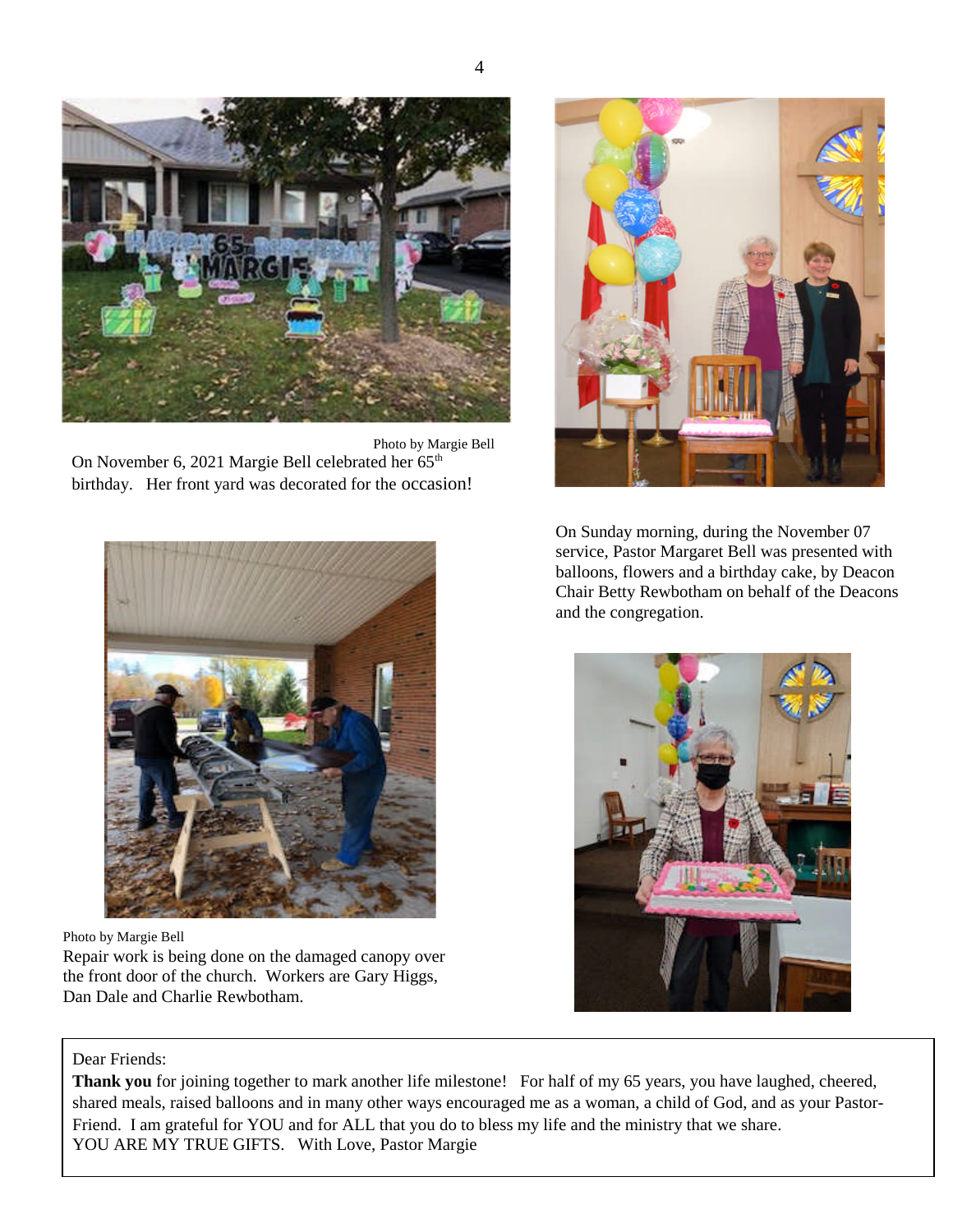# **DECEMBER BIRTHDAYS** ANNIVERSARIES

| 4 <sup>th</sup>  | Kelly Ruddock           |                  |                         |
|------------------|-------------------------|------------------|-------------------------|
| 4 <sup>th</sup>  | Adam Rust               | 17 <sup>th</sup> | <b>Elizabeth Tucker</b> |
| 5 <sup>th</sup>  | <b>Steve Plaunt</b>     | 22 <sup>nd</sup> | Linda Willand           |
| 6 <sup>th</sup>  | Jim Cartwright          | 24 <sup>th</sup> | <b>Brock Dale</b>       |
| 7 <sup>th</sup>  | Melanie Wilcox          | 26 <sup>th</sup> | <b>Mabel Somerville</b> |
| gth              | Jon Ferguson            | 28 <sup>th</sup> | Doug Sawyer             |
| 11 <sup>th</sup> | <b>Emily Brekelmans</b> | 30 <sup>th</sup> | Josseline Mifsud        |
| $12^{th}$        | Dennis O'Brien          | 30 <sup>th</sup> | <b>Madison Hepburn</b>  |
|                  |                         | 31 <sup>st</sup> | <b>Retty Rewhotham</b>  |

|      | Kelly Ruddock           |                  |                         | T 1 ° 1          | Eugene & Mary Crospy   |
|------|-------------------------|------------------|-------------------------|------------------|------------------------|
| th   | Adam Rust               | 17 <sup>th</sup> | <b>Elizabeth Tucker</b> | 12 <sup>th</sup> | Mike & Lorainne Plaunt |
| th   | <b>Steve Plaunt</b>     | 22 <sup>nd</sup> | Linda Willand           | 20 <sup>th</sup> | Don & Suzanne Fergus   |
| th   | Jim Cartwright          | 24 <sup>th</sup> | <b>Brock Dale</b>       | 26 <sup>th</sup> | George & Pat Martyn    |
| th   | Melanie Wilcox          | 26 <sup>th</sup> | Mabel Somerville (97)   |                  |                        |
| th   | Jon Ferguson            | 28 <sup>th</sup> | Doug Sawyer             |                  |                        |
| ı th | <b>Emily Brekelmans</b> | 30 <sup>th</sup> | Josseline Mifsud        |                  | $\bullet$              |
| ,th  | Dennis O'Brien          | 30 <sup>th</sup> | Madison Hepburn         |                  |                        |
|      |                         | 31 <sup>st</sup> | Betty Rewbotham         |                  |                        |
|      |                         |                  |                         |                  |                        |

11<sup>th</sup> Eugene & Mary Crosby  $22<sup>nd</sup>$  Linda Willand  $20<sup>th</sup>$  Don & Suzanne Ferguson



**VON** Middlesex-Elgin Supportive Care and Bereavement Program and Knox Presbyterian Church, St Thomas Presents:



**A Community Memorial Service For Individuals and Families Grieving the Death of a Loved One**

**Tuesday, December 7, 2021 7:00 – 8:00 pm** In person option available at Knox Church 55 Hincks Street, St Thomas (use the Mitchell Street Entrance) Masks and Proof of double vaccination required. Physical Distancing will be Observed Service will be posted on Facebook at a later date.



**Thank you** to everyone for the messages of sympathy, cards and flowers when my sister Shirley passed away. Much appreciated. Blessings to all at Plains. **Pauline Duffy Pauline Duffy** 

Rev. Deane Proctor, who is currently pastoring at First Baptist Church Charlottetown PEI, has recently graduated with his Doctor of Ministry from Tyndale University, Toronto. Deane is the nephew of Dan and Shirley Dale, Wynn and Marissa Dale, Wayne Dale, Marion and Tom Lammiman, and Ruth Ann and Bruce Hammond.

Dr. Deane was baptised at Plains, was a deacon and youth leader and received his license to preach from Plains before starting his pastorates at Dutton and Iona Station. Deane is married to Annette and they have two daughters, Cassidy and Joelle. *Malcolm Rust and Margaret Bell*

**NATIONAL DAY OF REMEMBRANCE AND ACTION ON VIOLENCE AGAINST WOMEN**

December 6, 2021 at 11:00 a.m. Columbus Club of St. Thomas, 265 Wellington Street



St. Thomas Elgin Second Stage Housing invites you to join them for an outdoor memorial ceremony in remembrance of this important day. The day commemorates the 14 young women whose lives ended in an act of gender-based violence that shocked the nation.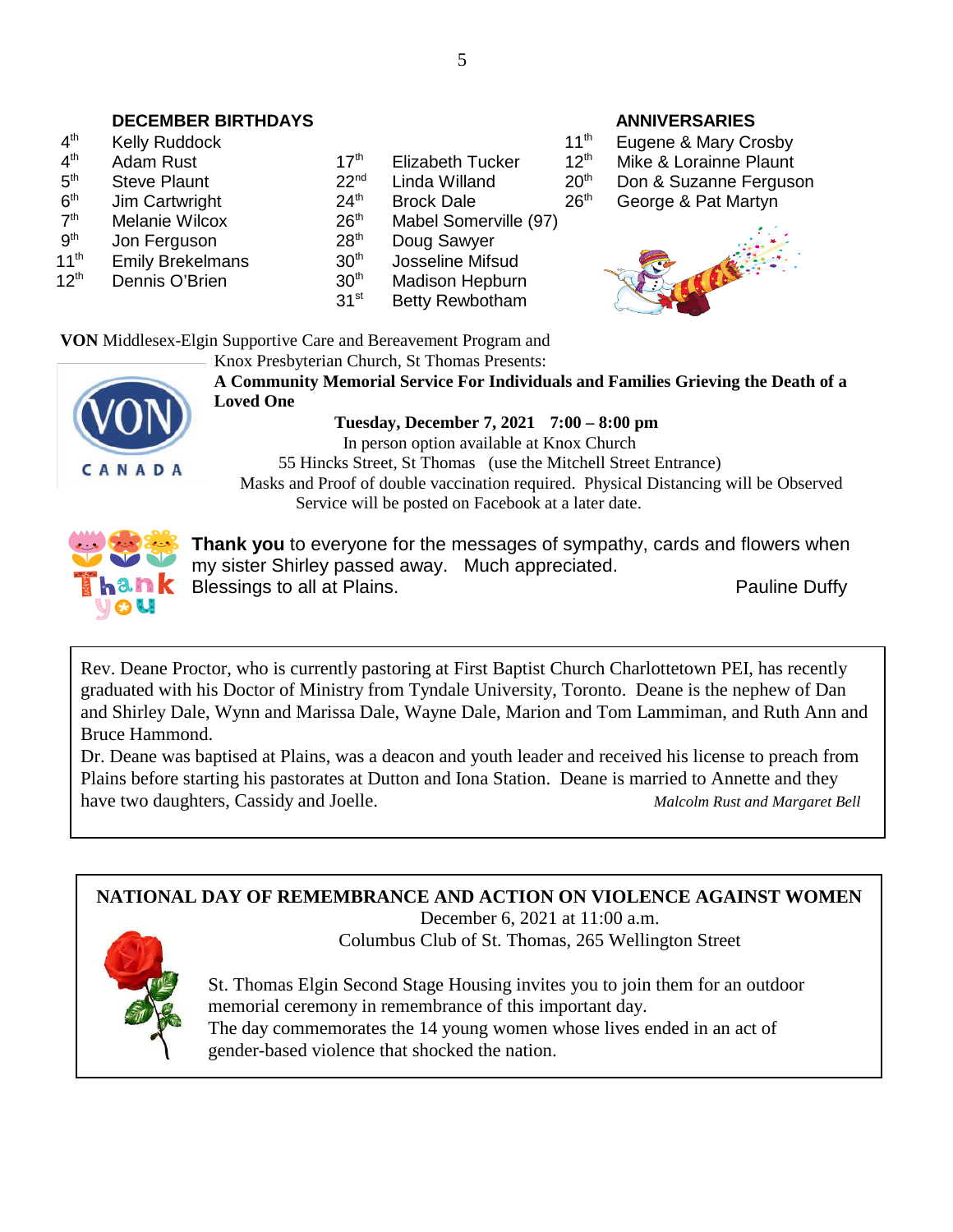#### **FIRST YARMOUTH (PLAINS) BAPTIST CHURCH Financial Statement as of 30th November, 2021**

|                               | <b>General Fund</b> | <b>Missions</b>         | <b>Communion Fund Sunday School</b> |      | Totals        |
|-------------------------------|---------------------|-------------------------|-------------------------------------|------|---------------|
| Income                        | 79.949.58           | 3.629.87                | 2.607.55                            | 0.00 | 86,187.00     |
| <b>Expenses</b>               | 82,781.72           | 3,629.87                | 2,403.12                            | 0.00 | 88,814.71     |
| <b>Net Gain(Loss)</b>         | (-2,832.14)         | 0.00                    | 204.43                              | 0.00 | $(-2,627.71)$ |
| <b>Balance end of 2020</b>    | 52,078.97           | $\overline{\mathbf{0}}$ | $(-69.27)$                          | 0.00 | 52,009.70     |
| <b>Balance as at 11/30/21</b> | 49,246.83           | 0.00                    | 135.16                              | 0.00 | 49,381.99     |

**1. The General Fund shows a net loss as at 30th of November, 2021 of (\$-2,832.14). Grass cutting has been paid in full for 2021. Please note that the General Fund balance includes monies in the amount of \$1,073.50 for repairs to the canopy.**

- **2. Missions income as at the 30th of November, 2021 totalled \$3,629.87. That amount has been forwarded to CBOQ and CBM. This amount is made up as follows: CBOQ - General Budget - \$2,007.40; CBM General Budget - \$1,141.37, Sharing Way - \$201.00, \$230.00 for World Food Crisis, and \$50 to Partners Overseas.**
- **3. The Communion fund had a net gain as of 30th of November, 2021 of \$204.43. The 2020 deficit in the Communion Fund was (\$-69.27) leaving a balance of \$135.16 in the Communion Fund.**
- **4. There have been no designated Sunday school donations in 2021.**
- **5. The Special Projects/Future Projects Fund has income of \$2,690.02 to date. Expenses to date total \$2,403.12, leaving a balance of \$1,348.49 in the Special Project Fund. Donatons in memory of Betty Graham for that fund totalled \$75.00, in memory of Ray Martin totalled \$485.00, in memory of Helen (Peg) Bell totalled \$20.00, and in memory of Betty Plaunt, \$275.00. Donations in memory of Sally Paul to date are \$493.12 for Special Projects. Donations in memory of Kay Axford total \$65.00 to date.**
- **6. Donations in memory of Sally Paul to the General Fund total \$20.00 and in memory of Carl Sibley total \$40.00.**

**Once again, I would like to personally thank the wonderful people of Plains who continue to make sure their donations arrive at my home office, either by mail, drop off, PAR, or etransfer, and now, "Praise the Lord," by putting their donation on the collection plate at the church! It is so wonderful to see the Plains family back together again at the church. Thank you so very much!! Merry Christmas!**

**Respectfully submitted, Shirley E. Dale, Treasurer**



Some of my favourite childhood memories involve our family's annual trips to the local Christmas tree farm. Although we have an artificial tree at our house, my children are still able to partake in the tradition by accompanying my parents when they cut down their tree.

When I announced we would be helping them pick a tree the following weekend, I expected Ethan, my six-year old, to be excited about the outing.

Instead, he furrowed his brow, puzzled, and asked, "What did they do with the one we got them last year?"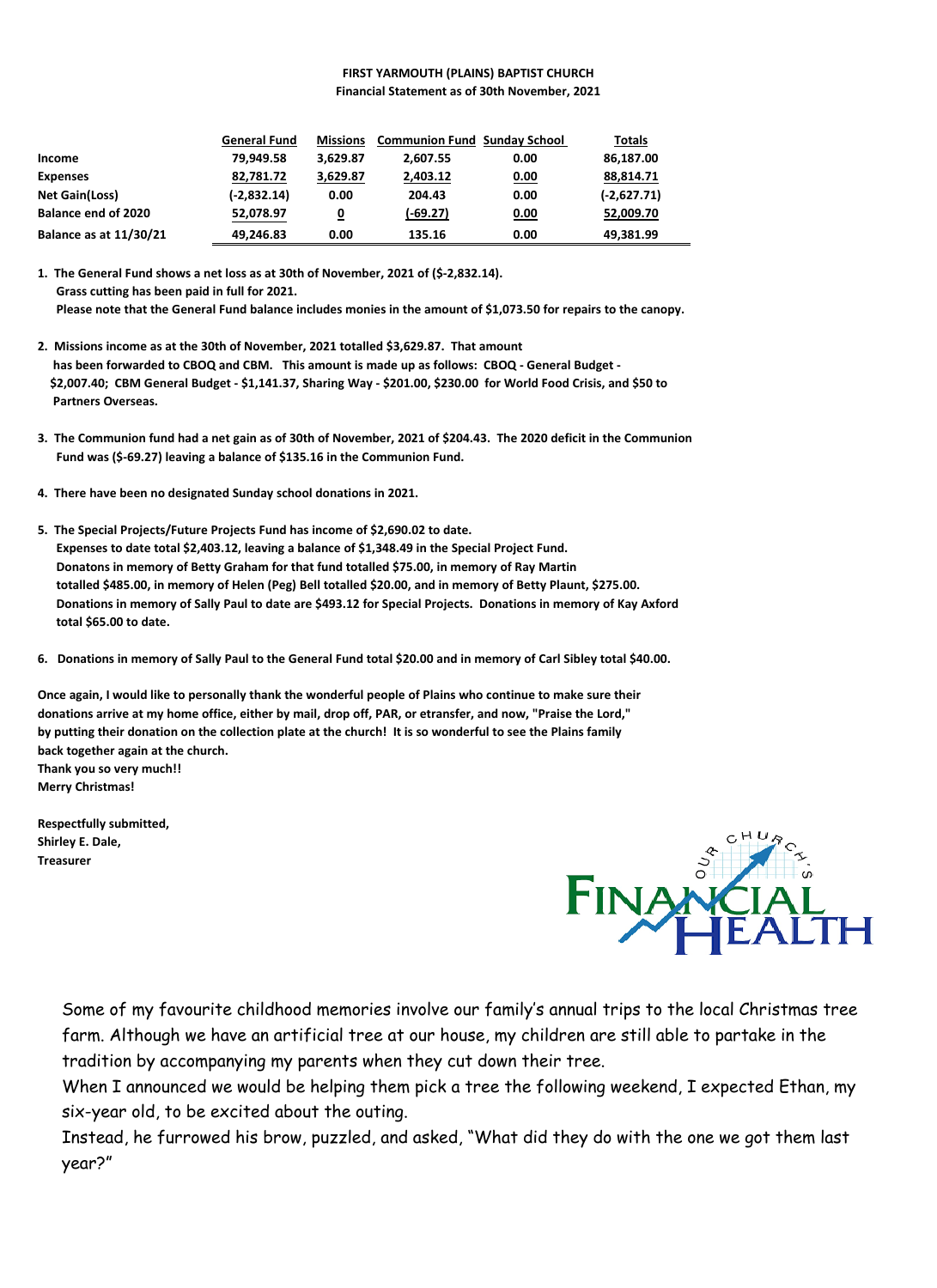

#### **Greetings, my friends!**

**As I write this Christmas message, preparations are underway in Port Stanley for the Dickens Day Parade! The Parade, like a lot of things 'Christmas-y' was cancelled last year due to the pandemic. Hopefully, a happy crowd will gather to celebrate a long-standing tradition in that Port community that has seen a lot of**

**change over the past two years. "Constant change" have been the catchwords for dealing with the Covid 19 virus and we're not quite done with it yet. Hopefully as children aged 5- 11 are vaccinated, the remaining restrictions (and threat) will ease. In the Fall, as it became realistic to think about reopening the church for public worship, the leadership, backed by our members made a decision that did not bring us complete joy. The decision was made to adopt the standard set for non-essential businesses to limit attendance to fully vaccinated people. It was an important step that allowed us to move closer to a sense of normalcy. It was the right choice to make and we made it knowing that those unable to attend would be able to access our services by YouTube if they choose to do so. When the church decided in 2019 to update and install new video and sound capabilities, we had no idea how timely and necessary they would be in keeping our church inspired, informed and united! This year, we plan to hold the Christmas Eve Service INDOORS! As unique and special as last year's parking lot celebration proved to be, it will be wonderful to be together to praise God for the gift of his Son, Jesus! Anyone may attend the Christmas Eve Service if double vaccinated. The good Lord, willing and the snow doesn't rise up too high, we'll sing "Glory to God in the Highest" to celebrate His birth!**

**This summer during vacation time I was able to spend some quality time with my dear niece Ashleigh and her hubby, Blake, and their two cocker spaniel puppies, Tinkerbell and Bo! Then I travelled to St. Kitts to share a meal and a visit with my oldest nephew Jason, his spouse, Leslie and their family. My great-grand nephew, Wolfie (1yr) smiled the entire visit! He was born in July 2020 and, unbiased as I am, I believe him to be one of the best of God's blessings that came out of THAT year!**

**This summer, my nephew, Jonathan, who is a police officer in Toronto and his partner, Brittany purchased their very first home! They were so excited to have their own space after living in apartments along with their 'sizeable' doggy, Spencer. A new space meant that Jon finally had room for Grandma Bell's oak kitchen table and the six oak chairs that she purchased from a furniture maker in Sparta, some years back. Jon and Brittany were delighted to have a table so they would not have to eat any more picnic-style meals sitting on their dining room floor! Mom would be so pleased that Jonathan wanted her table. She and**